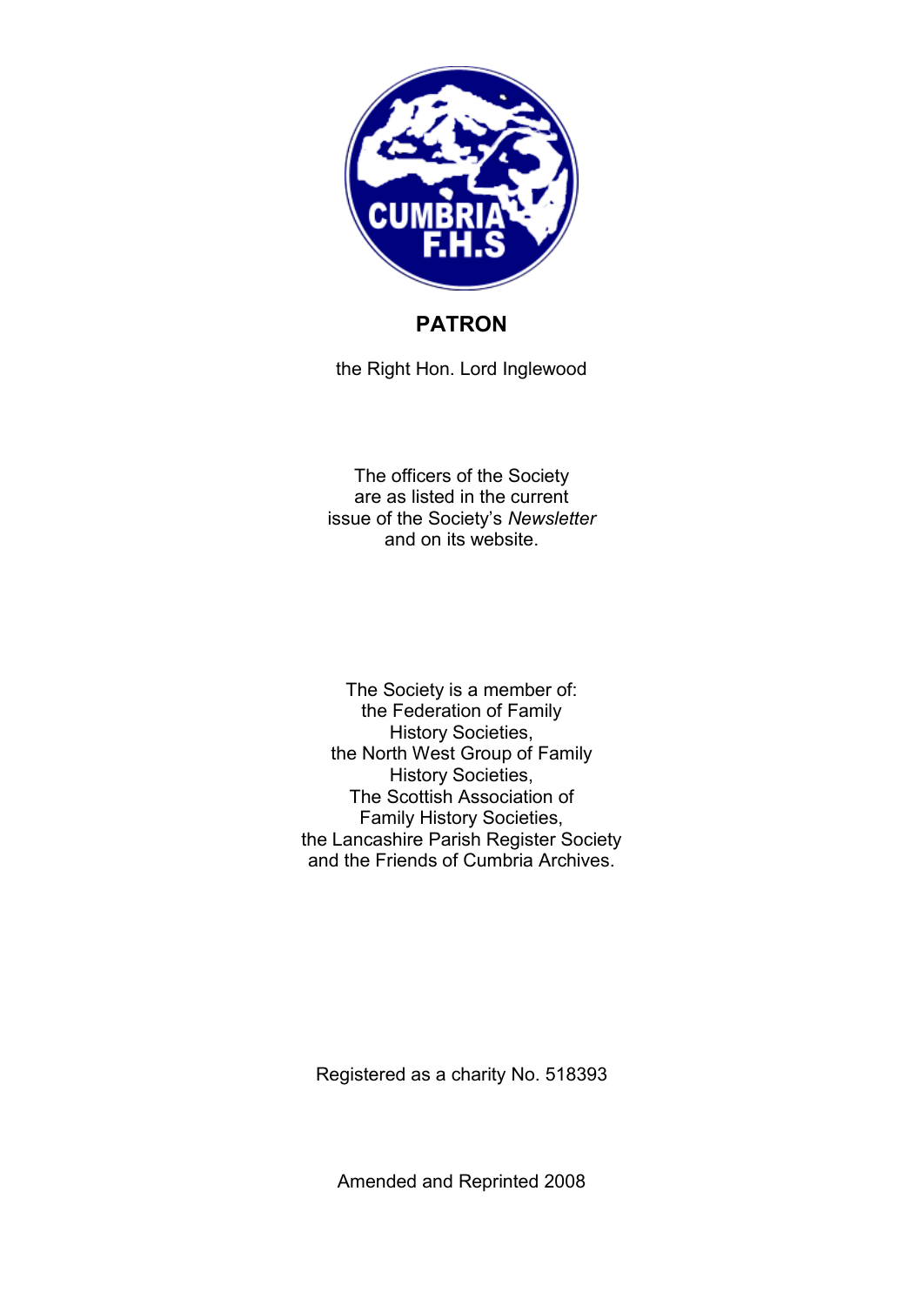# **CONTENTS**

| <b>About Cumbria Family History Society</b>         | 3                       |
|-----------------------------------------------------|-------------------------|
| Organisation of the Society                         | 3                       |
| The Newsletter<br>Website                           | $\frac{3}{3}$           |
| <b>Publications</b>                                 | $\overline{\mathbf{4}}$ |
| Meetings, conferences and seminars                  | 4                       |
| Projects                                            | 4                       |
| <b>Affiliations</b>                                 | 5                       |
| Subscriptions                                       |                         |
| How you can help the Society                        | $\frac{5}{5}$           |
| <b>Family History Research in Cumbria</b>           | 6                       |
| Civil registration                                  | 6                       |
| The nineteenth century censuses                     | 6                       |
| Parish registers                                    | $\overline{7}$          |
| Probate records                                     | $\overline{7}$          |
| <b>Carlisle Diocese</b>                             | $\overline{7}$          |
| <b>Durham Diocese</b>                               | $\overline{7}$          |
| <b>Chester Diocese</b>                              | $\overline{7}$          |
| Monumental inscriptions<br>Property records         | 8<br>8                  |
| Transcripts of records                              | 8                       |
|                                                     |                         |
| <b>Cumbria's Records</b>                            | 9                       |
| <b>Cumbria's Record Offices</b>                     | 9                       |
| <b>Barrow-in Furness</b>                            | 9                       |
| Carlisle                                            | 10                      |
| Kendal                                              | 10                      |
| Whitehaven                                          | 10                      |
| <b>Other Record Offices</b>                         | 10                      |
| Lancashire Record Office<br>The Borthwick Institute | 10<br>10                |
| <b>Durham University Library</b>                    | 10                      |
| <b>The National Archives Office</b>                 | 11                      |
| Society of Genealogists Library                     | 11                      |
| Church of Jesus Christ of Latter Day Saints         | 11                      |
| <b>Chapman County Codes</b>                         | 12 <sup>°</sup>         |
| <b>Constitution of Cumbria FHS</b>                  | 13                      |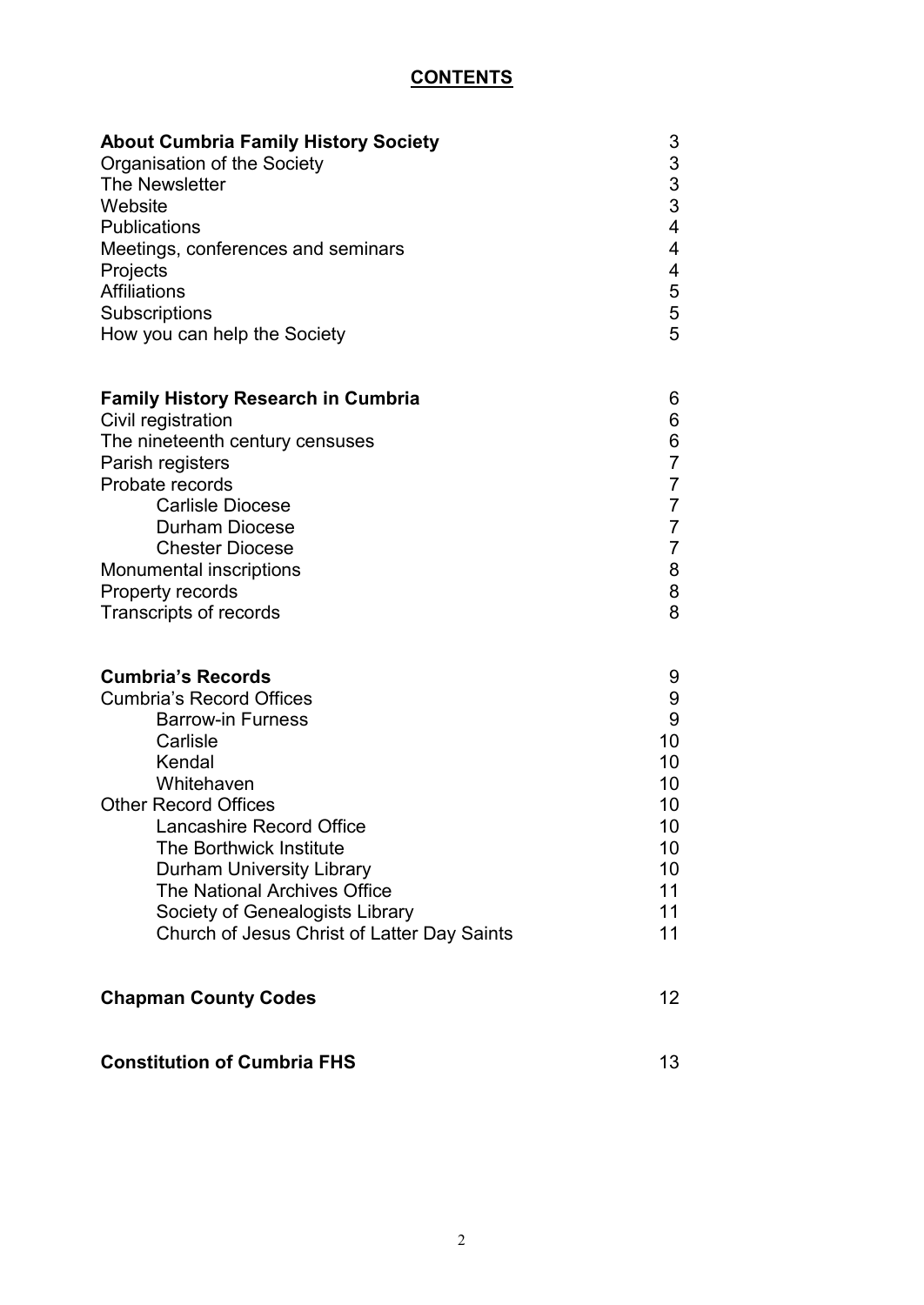# **ABOUT THE SOCIETY**

Welcome to Cumbria Family History Society. This booklet is intended to give members some idea about how the Cumbria Family History Society works and to provide an introduction to family history research in Cumbria.

The Society was founded in October 1976 to help Cumbrians, and people with Cumbrian ancestors, to carry out their family history researches. Geographically, the area covered by the Society is the modern County of Cumbria, which consists of the whole of the pre-1974 counties of Cumberland and Westmorland, together with the part of Lancashire lying to the north of Morecambe Bay - Furness and Cartmel or 'Lonsdale North of the Sands' - and the West Riding of Yorkshire parish of Sedbergh.

The Society's membership is not confined to Cumbria and other parts of the British Isles, or even the English-speaking nations, but is, in fact, world-wide.

#### **Organisation of the Society**

Activities of the Society are run by the council, which is elected each year by the Annual General Meeting. There are no 'Branches'; with chairman, secretary, etc., but local groups meeting occasionally, funded from the centre. These local groups are normally organized by the members of the council who live in the area.

#### **The Newsletter**

The Society publishes a quarterly *Newsletter* which carries contributed articles on all aspects of family history including: biographies of individuals, short family histories, record sources, tips on research techniques, extracts from and short transcripts of documents, information about record offices and other news items. The Editor always welcomes articles and notes of interest. Members with the same family interest are encouraged to contact one another through the Members Interests section

Members may also advertise in the *Newsletter* for help with their researches for a small fee. For new members the first twenty words and name and address are free, a small charge is made for extra words up to a maximum of thirty five.

#### **Website**

The Society's website provides current information about membership, subscriptions, activities, publications, past newsletters and pedigree briefs etc - it can be found at: www.cumbriafhs.com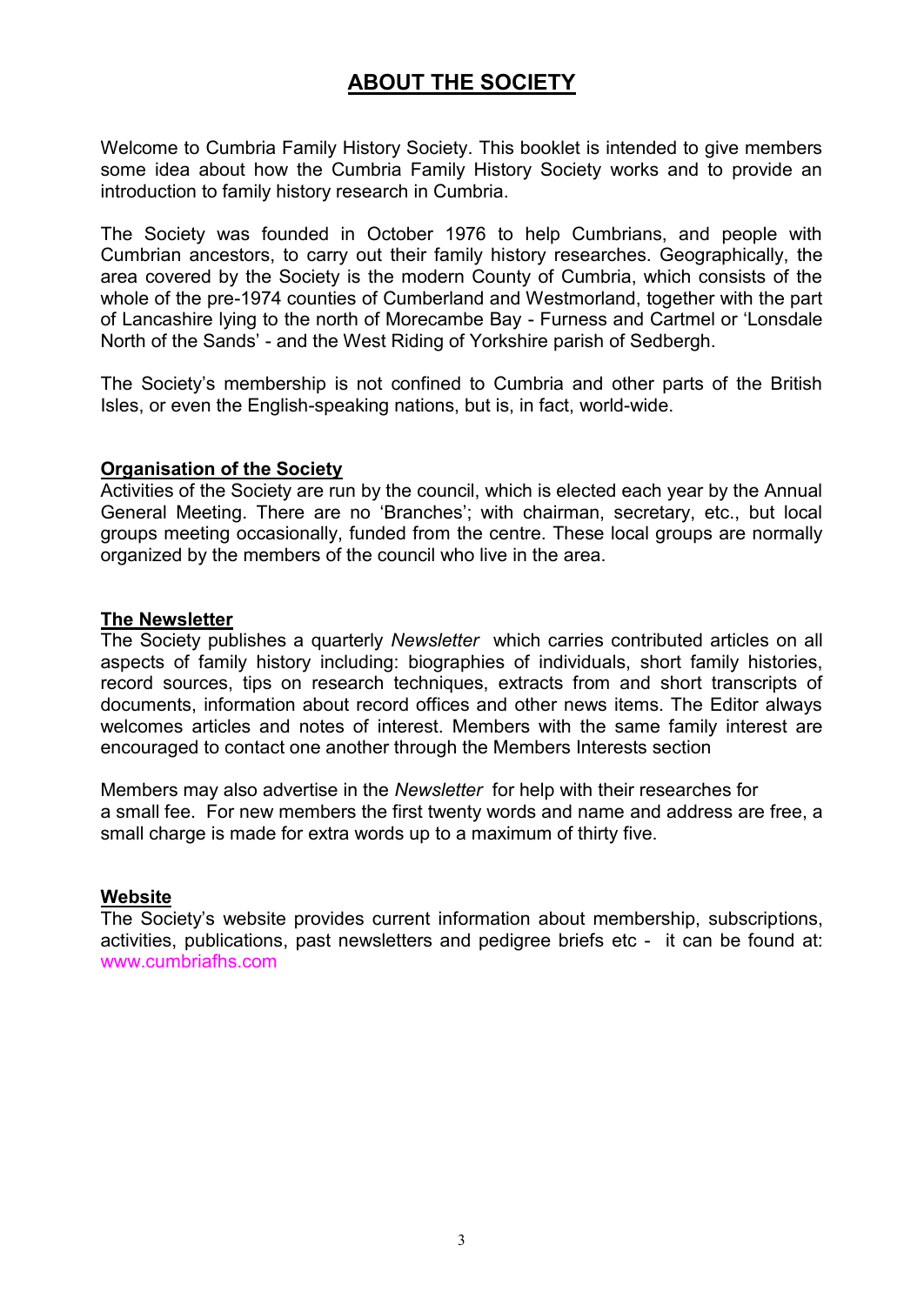#### **Publications**

In addition to the quarterly Newsletter, the Society has an ongoing programme of Cumbrian publications. An updated list and order form are included as a centre fold in the May and November Newsletters and on the website.

Publications include a complete, indexed, full transcription of the 1851 census for the whole of the present county of Cumbria. An index of the 1891 census for Kendal. Indexes to Copeland Wills 1541-1857 and Carlisle Diocese Marriage Bonds 1668-1788 (three volumes will be published in due course to complete the series). Lists of "Strays" - references to Cumbrians found outside the county, including some 9,000 living in the Liverpool area in 1851. Transcripts of Monumental Inscriptions and some Parish Registers, as well as individual publications such as "What happened in Gt. Grandmama's Time - Life in Cumberland 1600-2000" and "The Diary of John Bragg of Whitehaven 1771-1790".

A new venture has been the production of a C.D. containing an index of over 90,000 persons named in Carlisle Consistory Court Wills 1727-1778.

All publications are available by post from the Publications Distributor, from the bookstall at conferences and at the major family history fairs which we attend.

#### **Meetings, Conferences, Seminars and Family History Fairs**

Regular meetings are held in London and West Cumbria (occasionally at other venues). These usually feature a guest speaker on a topic of interest followed by questions or a discussion. Some meetings take the form of a "workshop" giving members the opportunity to help each other. Other events are strictly social affairs such as the "Eat & Meet" evenings held in local pubs/hotels.

At least one residential weekend conference is held annually, plus one day conferences or seminars. A well balanced programme of lectures, sometimes given by Archivists from the Cumbria or Lancashire Record Offices, perhaps an outing to a local place of interest, and plenty of good food and company are a successful recipe.

The Society normally has a stand at the U.K.'s major family history fairs including the North West Group of Family History Societies' Fair held in the autumn. It is also represented at relevant events throughout the county. At all these events members and non-members are able to buy the Society's publications and obtain advice on researching their families in Cumbria.

Details of all meetings, conferences, fairs' etc. appear inside the front cover of each Newsletter and on the Society's website.

#### **Projects**

Many members were involved in the transcription of both the 1851 and the 1881 census, the latter being a National Project sponsored by the Genealogical Society of Utah (GSU). The results of this splendid project are now freely available on the Internet www.familysearch.org or on both C.D. and microfiche (many Record Offices and Libraries have copies). Westmorland was one of the first counties to be published.

Current projects include transcribing, indexing and publishing Monumental Inscriptions, also transcribing and entering burials on the National Burial Index (NBI) database. Other co-operative projects have involved the Lancashire Parish Register Society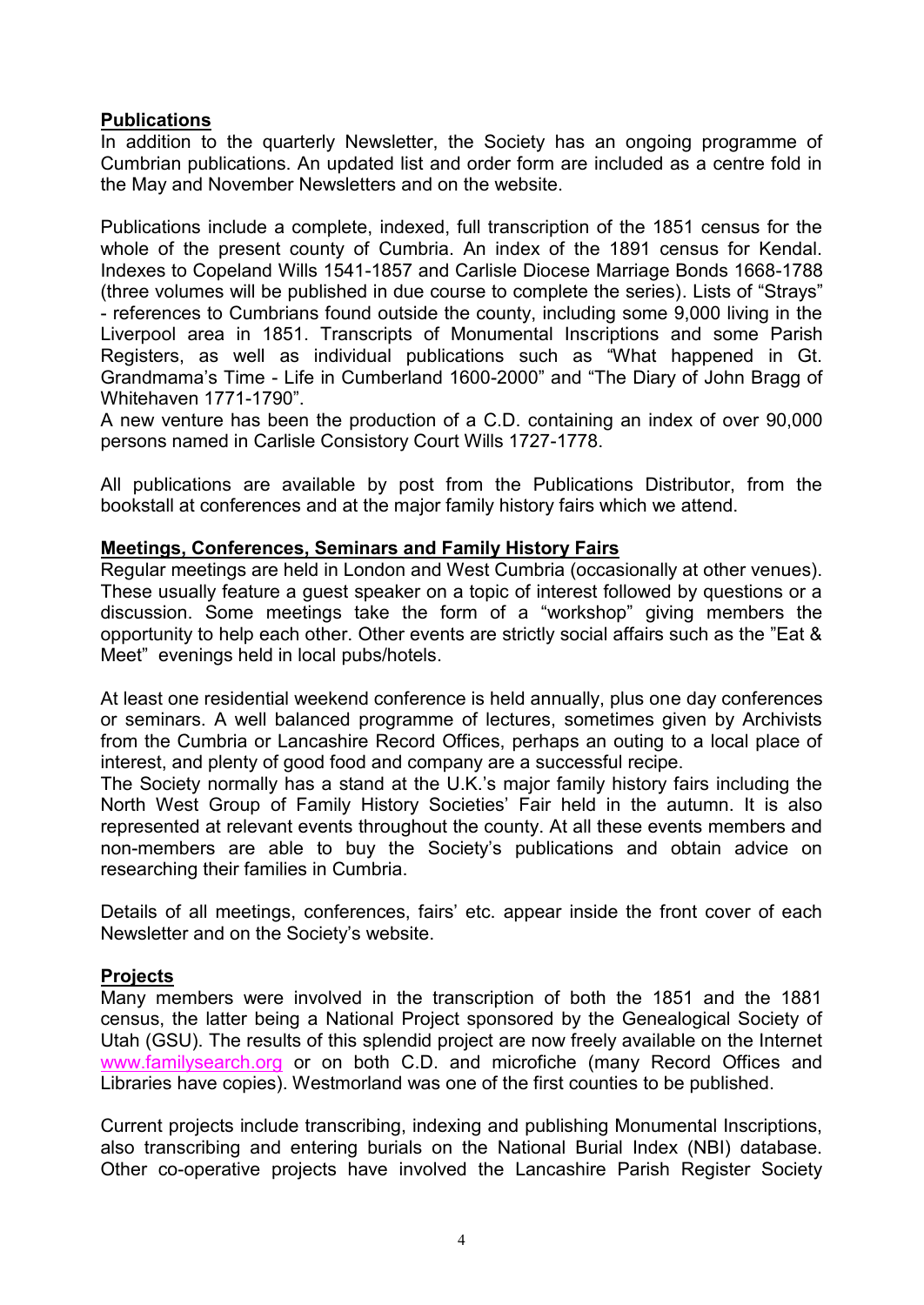Transcripts of the registers of Lonsdale North of the Sands and the Society of Genealogists *National Index of Parish Registers.* 

In addition to the published transcripts, Society member Mr. N Ramsden has compiled an index of the 1851 census for the Copeland District - the area of South Cumberland lying between the rivers Derwent and Duddon. The index includes all persons found in this part of the census. For a fee of £1.00 or \$2.00 (USA or Canada) searches can be made for individuals (blanket searches for a surname cannot be undertaken.) The information provided includes: Name, age, place of birth, residence and census reference. Enquiries to: Mr. N. Ramsden, 64 Santon Way, Seascale, Cumbria, CA20 1NF.

#### **Affiliations**

The Society is a member of the Federation of Family History Societies, the North West Group of Family History Societies, the Scottish Association of Family History Societies and the Lancashire Parish Register Society, as well as being a founder member of the Friends of Cumbria Archives. Indeed there are close ties with County Archive's staff who speak regularly at meetings and conferences. The Society is also represented on the Cumbria Archives Advisory Panel.

#### **Subscriptions**

Annual subscriptions run from 1 January to 31 December. Current rates in the Newsletter and on the Website. Subscriptions may be conveniently paid through PayPal on the Cumbria Family History website and by standing order.

#### **How you can help the Society**

All family history societies are run on a mutual help basis. Few, if any, have paid officers. The Cumbria FHS is no exception. All the officers put in a great deal of their own time to run the Society, many of them have a full-time job as well. There are a number of things which individual members can do to make life easier for them and, ultimately, improve the Society.

Please don't expect the Secretary or other Officers to carry out research for you, much as they like to be in record offices, they do have other lives to lead. It is much better to ask other members via the 'Help Wanted' section in the *Newsletter.*

Financially you can help by paying your subscriptions promptly each year in January. Renewals can be done via the CFHS website through PayPal. If you pay by banker's order (details are available from the Membership Secretary), please remember to update it as necessary and to cancel the old one.

All publications are produced by ordinary members, not by a nameless 'they'. Volunteers are always needed to help transcribe documents, index or type publications and it can be very relaxing pottering about in a quiet churchyard transcribing the gravestones in the summer.

When writing to other members, please enclose a stamped, addressed envelope (sae) or two International Reply Coupons (IRC). It is also considerate to write and say 'thank you' when you have received a reply - if you don't then your correspondent may not help the next person to ask.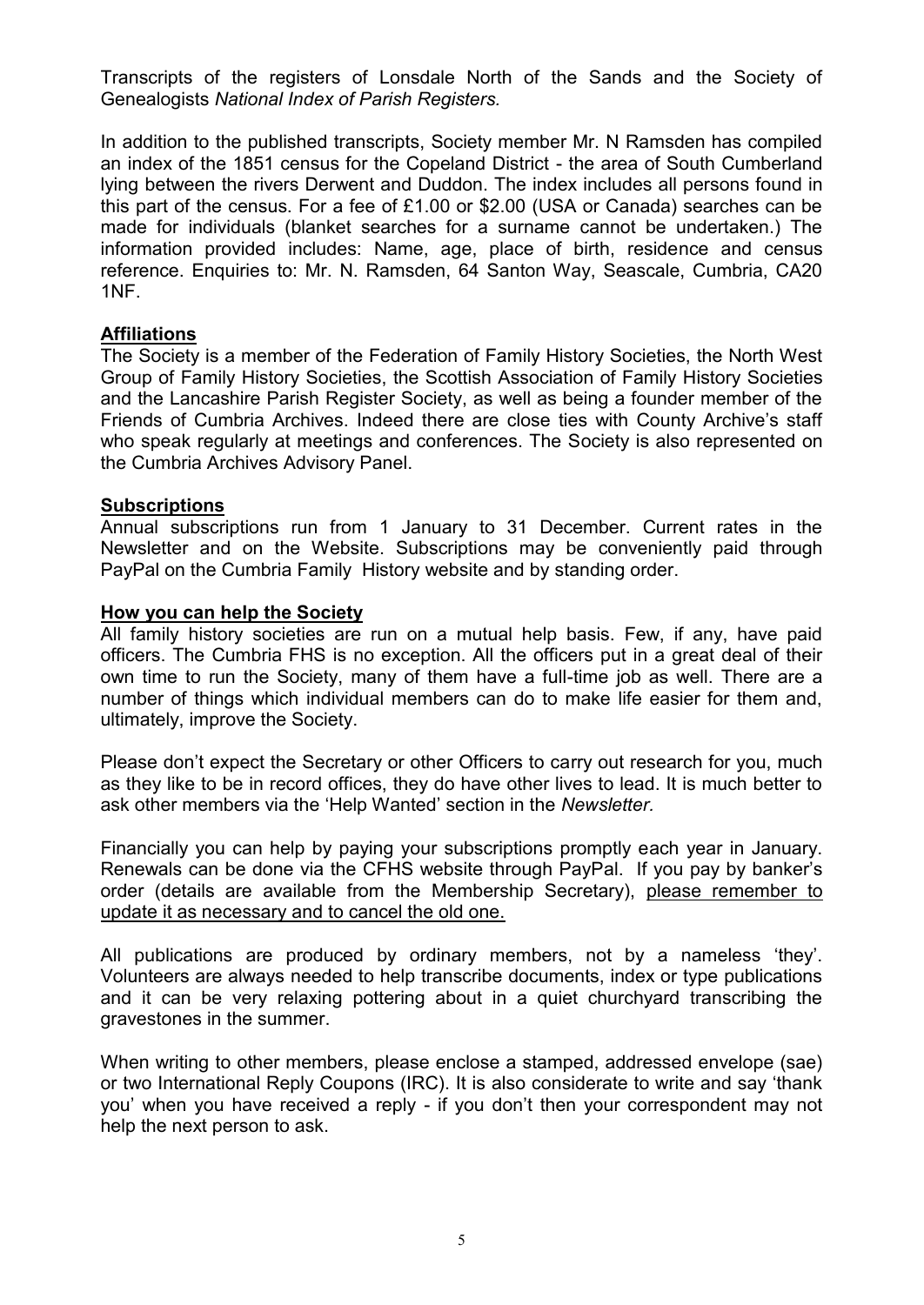If you have any suggestions to help further the aims of the Society, don't be shy about letting the Secretary, or any other officer know. Remember it is **your** Society and can only be as successful as **you** make it.

# **FAMILY HISTORY RESEARCH IN CUMBRIA**

This section gives a brief overview of some of the record sources you are likely to need to consult.

Having carried out your preliminary research - looking in the family 'archive' and talking to other family members - you will need to look at documents held in a number of places, both inside and outside the county. It is important to appreciate that the modern county of Cumbria has only been in existence since 1974. Before this date the area comprised the ancient counties of Cumberland and Westmorland and parts of Lancashire and Yorkshire. This means that a number of original records are housed outside the county and that in many classifications schemes in libraries, etc, it may be necessary to look for information under the former county names.

#### **Civil Registration**

Since 1 July 1837, all births, deaths and marriages have had to be registered with a local registrar or, in the case of marriages, superintendent registrar. Once registered, copies are centralized and a national index prepared. The index is accessible at The National Archives. It is also available, on microfiche at many libraries around the country. The indexes give only limited details, for full information you will need to buy a certificate.

To order a certificate it is necessary to know the district in which the event occurred. The registration districts in Cumberland were: Alston, Penrith, Brampton, Longtown, Carlisle, Wigton, Cockermouth, Whitehaven and Bootle. In Westmorland: East Ward, West Ward and Kendal. Lonsdale North of the Sands comprised one district, Ulverston, until 1876 when Barrow-in-Furness district was created from the southern part of it. Sedbergh in the West Riding of Yorkshire was a district in itself.

#### **The nineteenth century censuses**

A national census has been carried out in England and Wales every ten years - except 1941 - since 1801. With very few exceptions, those for 1801 - 1831 contain no information on named individuals. The returns from 1841 to 1901 are accessible for research. For 1841 they give details of address, individual's name, sex, approximate age, occupation and an indication of whether the person was born in the county he or she lived in at the time of the census. From 1851 the detail is more useful, it includes: address, name, relationship to the head of the household, marital condition, precise age, occupation and place of birth.

Microfilm copies of the returns for the whole of England and Wales, the Channel Islands and the Isle of Man are available at the National Archives in London. Copies of the returns for Cumbria are available at local libraries within the County. For Furness and Cartmel, they are also to be found at the Lancashire Record Office at Preston.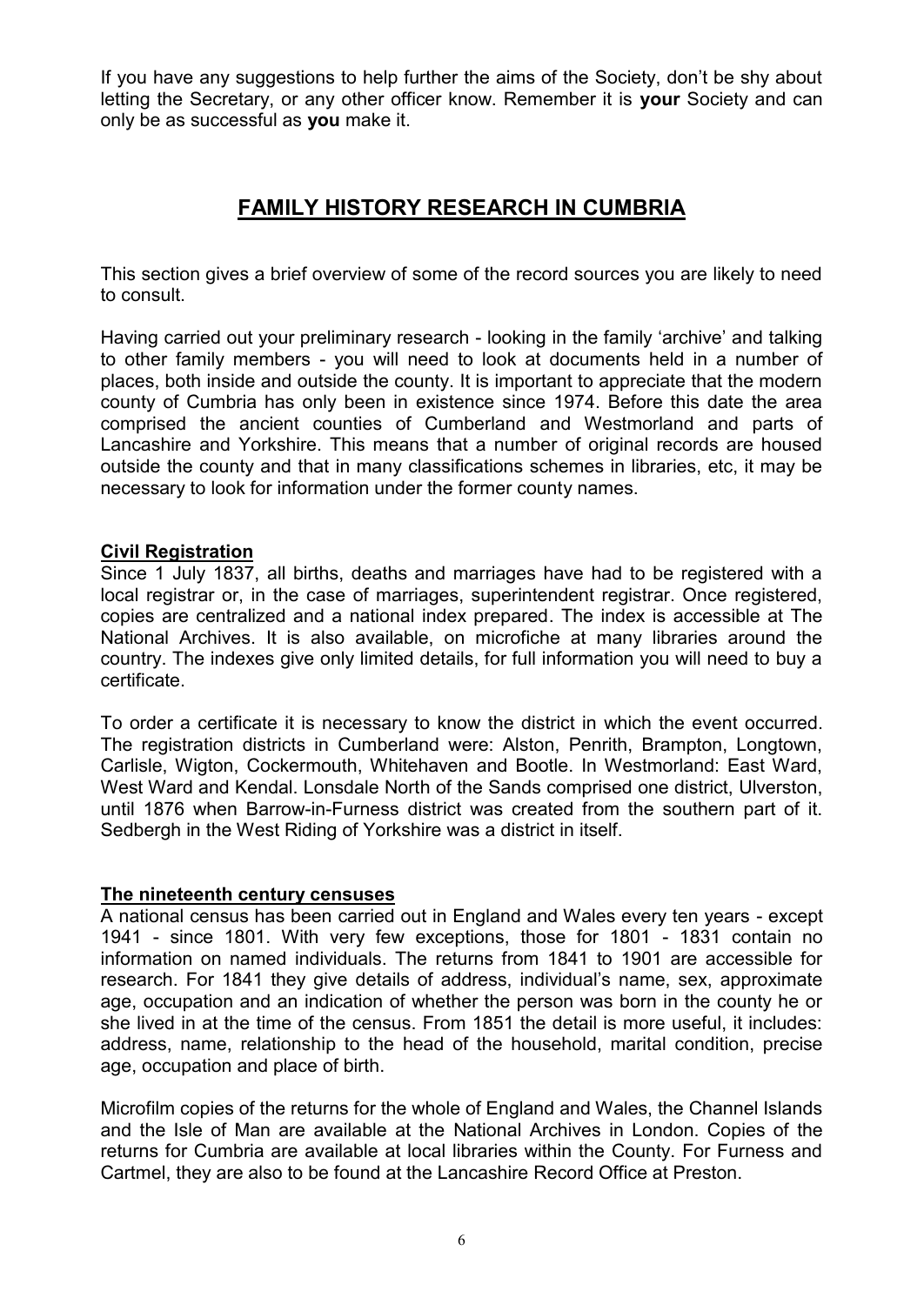For 1901 they are also available on the Internet at the National Archives Office website at - www.nationalarchives.gov.uk

Society members have transcribed and indexed the 1851 census returns for the county, which are published in sections. See publication insert in newsletter or the Society's Internet page. Transcripts and indexes for the 1881 census, by county, for the whole country are available on the Internet at www.familysearch.org and on C.D. or microfiche at the FRC, Latter Day Saints' Family History Centres (see below), and at larger libraries, including Carlisle. Cumbria's Record Offices hold copies of the Cumberland and Westmorland sections.

A census of Westmorland was carried out in 1786, but only the returns for the north of the county survive in large numbers and they have been published. The originals are held in Kendal Record Office. Listings of householders in Whitehaven and Maryport in Cumberland at various times in the late eighteenth century are at Carlisle Record Office, with copies in the Society of Genealogists' Library.

#### **Parish Registers**

These are the records most often used by family historians in record offices. They give details of baptisms (rarely births), marriages and burials (rarely deaths) in local churches or chapels. They typically begin in the mid - or late - seventeenth century and run to date; a few start as far back as 1538. Before the start of civil registration in 1837 they were the main source for recording these events.

Researchers familiar with researching the small parishes of the south and midlands areas of England are sometimes confused by the sub-parish organisation of the large parishes in the northern counties. Most large ancient parishes were divided for convenience into chapelries. It is in these chapels that many baptisms, marriages and burials took place. However some chapels were not licensed for burials and marriages, so these events may have taken place in the mother church or any other nearer chapel which was licensed. Note that during the period from 1753 to 1837, under the terms of Hardwick's Marriage Act, all marriages were to take place in the parish church, but in the north many were allowed to take place in Anglican chapels.

The International Genealogical Index (IGI) compiled by the GSU, is an index to baptisms and marriages in hundreds of parish and chapel registries. It is by no means complete - Westmorland is particularly under - represented. However it is a good place to start looking for an event. **Note: the IGI is an index to, not a substitute for, the original records which should always be consulted.**

#### **Probate records**

Wills, letters of administration (often abbreviated to 'admons') and inventories can provide much personal detail about our ancestors. We can find out about their status, attitudes, property and goods. Where a will includes bequests to relatives a great deal can be found out about family relationships.

Since 1858, wills have been proved in District Probate Registries, with copies housed centrally in the Principal Probate Registry whose search room is at First Avenue House, 42 - 49 High Holborn, London WC1 (020 7947 6939) . In some cases wills may be proved in a registry convenient for the executors and not in the district where the testator lived. Annual indexes for the whole of England and Wales are available at The National Archives and in the District Registries. They are also available at a number of record offices, including Carlisle and Preston. Copies can be obtained by post from: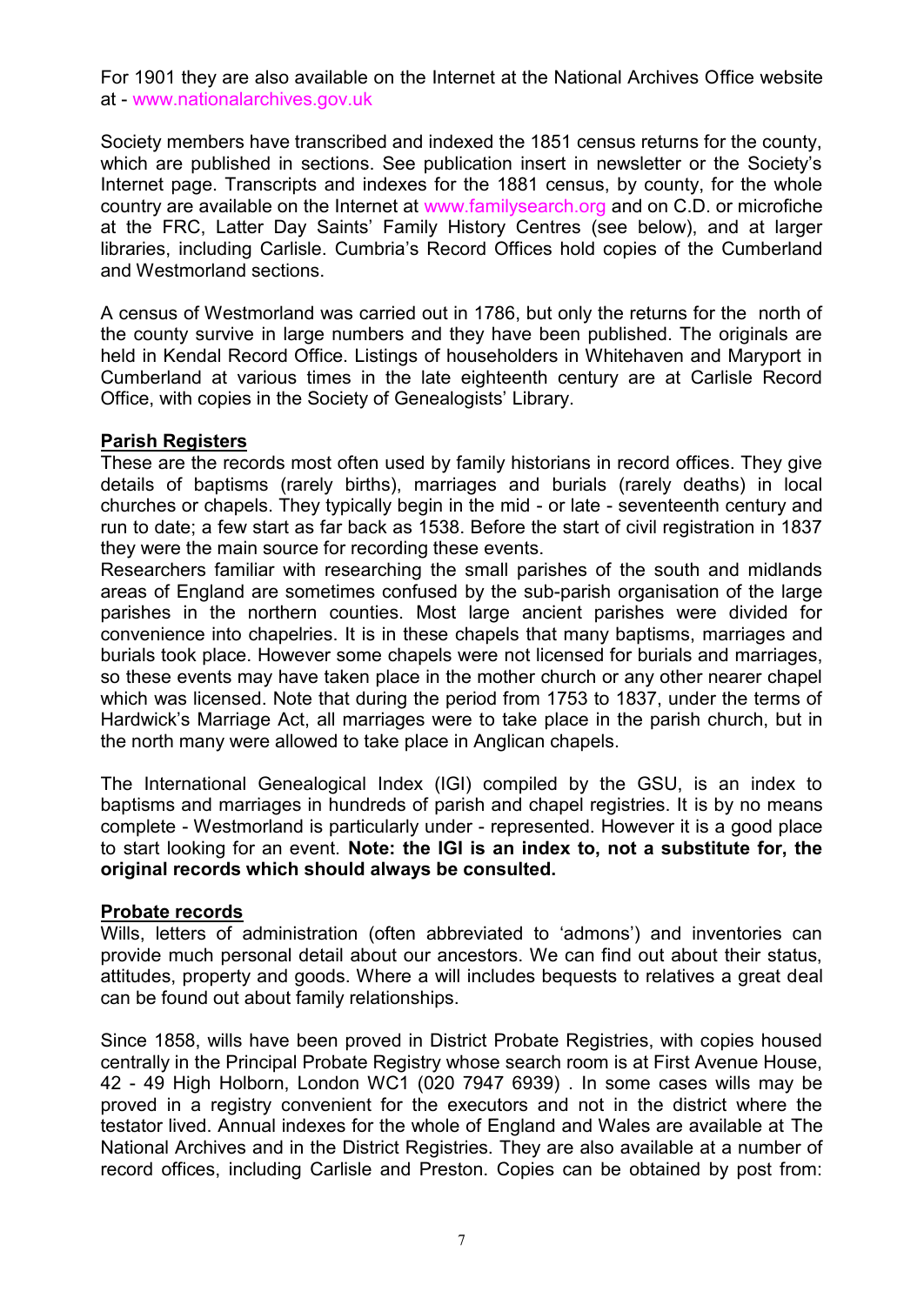Postal Searches and Copies Department, York Probate Sub-registry, 1st Floor, Castle Chambers, Clifford Street, York, YO1 9RG (01904 666777).

Before 1858, wills were proved in church courts as follows:

#### *Carlisle Diocese*

People dying with property in Cumberland north of the river Derwent (with the exception of Alston and Upper Denton) and in the East and West Wards of Westmorland had their wills proved in the Consistory Court of Carlisle. These wills are to be found in the Record Office in Carlisle.

#### *Durham Diocese*

Alston and Upper Denton are in the diocese of Durham. People from those two parishes had their wills proved in the Consistory Court of Durham. They are now in Durham University Library.

#### *Chester Diocese*

Wills of those who lived in the Kendal Ward of Westmorland, Cumberland south of the river Derwent or Lonsdale North of the Sands were proven in the Archdeaconry Court of Richmond in Yorkshire.The relevant wills are held in the Lancashire Record Office in Preston.

Persons dying with property in more than one diocese in the north of England, had their wills proved in the Prerogative Court of York (PYC). These wills are kept at the Borthwick Institute in York - see below. Wills of those with property in both the north and the south of the country were proved in the Prerogative Court of Canterbury (PPC), and are available on film at the Family Record Centre.

# **Monumental Inscriptions**

Monumental Inscriptions (MI's) include monuments inside the church and those outside in the churchyard. Gravestones can date from the mid seventeenth century, inside the church they are often earlier. They can provide details of date of death, age at death, occupation, residence and relationships of individuals. Many have been transcribed and published, some by the Society.

The Local Studies Library at Kendal has an index to the MI's in many Westmorland churches and churchyards.

# **Property records**

Records of property, including deeds and manorial records often give details of relationships. Many are available in solicitors' collections deposited in the various record offices. (see below)

#### **Transcripts of records**

Many records, particularly parish records, have been transcribed by a number of organizations and private individuals. In many cases they are available in libraries inside and outside the county. When using transcribed documents **it is essential to remember that they are transcripts, and however carefully they have been checked, they are likely to contain errors** - the original document or a photocopy or microfilm/fiche copy should be checked whenever possible.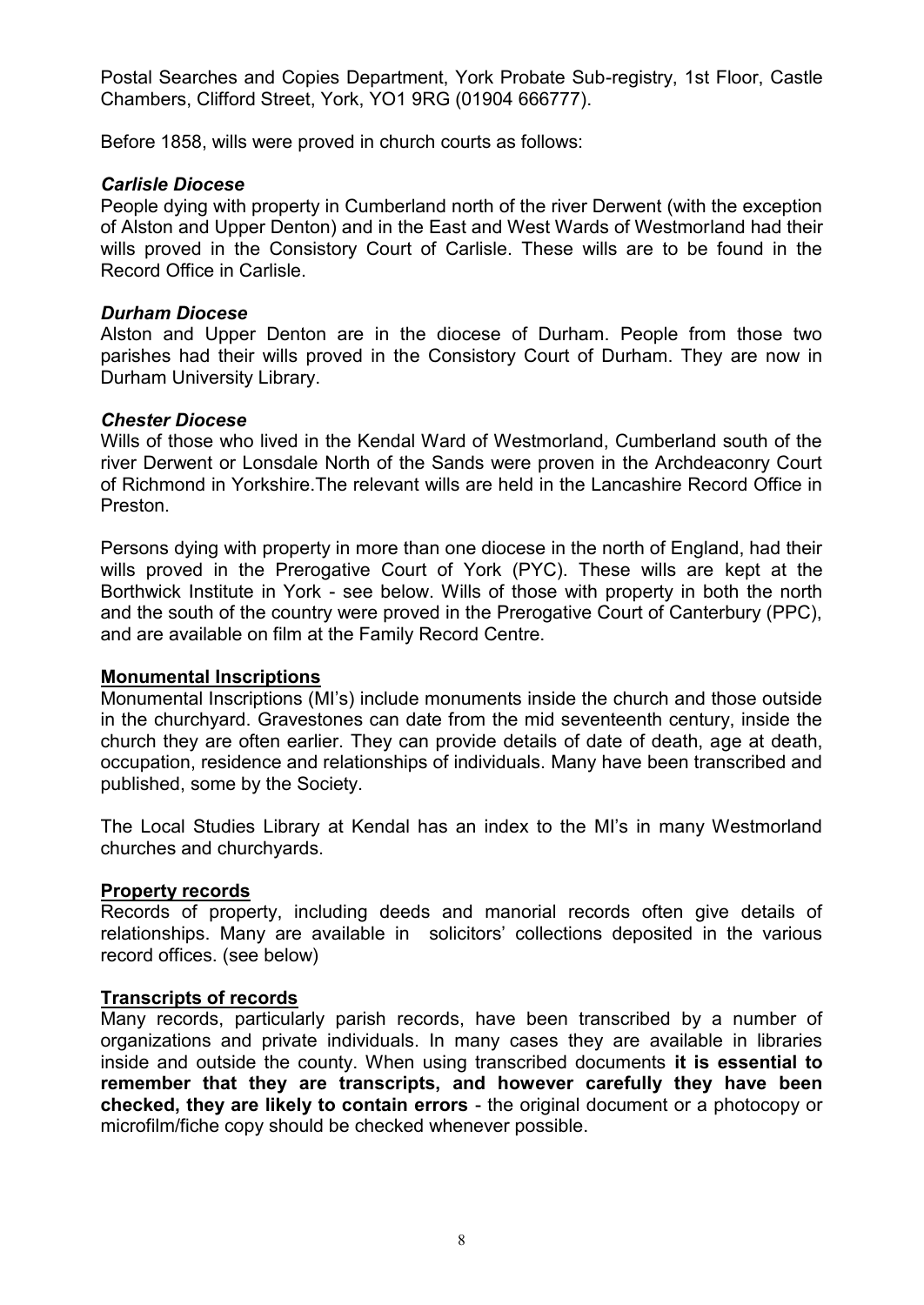Apart from Cumbria FHS**,** the main societies transcribing and publishing Cumbria's records are the Cumberland & Westmorland Archaeological & Antiquarian Society and Lancashire Parish Register Society.

# **CUMBRIA'S RECORDS**

The modern county of Cumbria is served by a number of record offices: some lie within the county and are part of Cumbria Archive Service; some offices in adjacent counties, for a number of reasons, hold records relating to Cumbria; a number of private archives are accessible to the public - some via the Cumbria Archive Service; and finally there are offices holding national records where documents referring to the county are held.

#### **Cumbria's Record Offices**

Unlike many other counties, Cumbria operates a decentralized archive service based on four public record offices in Barrow-in-Furness, Carlisle, Kendal and Whitehaven. Each office is responsible for the records of its own geographical area although there are some exceptions; for example, the Lowther Archive, which relates to the extensive Lowther family estates in Cumberland and Westmorland, is held in the Record Office in Carlisle. All offices hold the IGI for Cumbria and transcripts and/or microfilms of the various 19th century censuses. All offices have photocopying facilities.

The Offices do not operate a booking system for visitors, but Cumbria is a member of the County Archive Research Network (CARN) and all researchers require a reader's ticket. To be issued with a ticket you will need some form of identity, showing name,address and signature such as a driver's licence. A guide for genealogists entitled *Cumbrian Ancestors: A Guide for Genealogical Researchers* is available from each office. A professional research service is available for a fee for those unable to make personal visits to the Record Offices.

Website for all the Cumbria Record Offices is www.cumbria.gov.uk/archives

#### *Barrow-in-Furness*

Cumbria Record Office and Local Studies Library, 140 Duke Street, Barrow-in-Furness, LA14 1XW, Tel 01229 407377

E-mail: barrow.record.office@cumbriacc.gov.uk

Opened in 1979, the Barrow RO holds the records for that part of Cumbria which was in Lancashire until 1974. In particular it has the parish records for most of Low Furness, but many of the parish records for High Furness and the Cartmel peninsular are kept in Kendal. The Bishop's transcripts for the whole of Lonsdale North of the Sands are here. Many manorial documents for the area, dating from the sixteenth to twentieth centuries are also held. Some official records, e.g. Quarter Sessions records, are still held with the main (Lancashire) county series at The Lancashire Record Office, Preston. The Record Office is combined with the Barrow Local Studies Library. Check website for opening times

#### *Carlisle*

Cumbria Archive Centre, Lady Gillford's House Petteril Bank Road, Carlisle CA1 3AJ Tel. 01228 227285

E-mail: [carlisle.archives@cumbriacc.gov.uk](mailto:carlisle.archives@cumbriacc.gov.uk)

This is the headquarters for the Cumbria Archive Service and opened in 1962 (relocated premises in 2011). It looks after records relating to the historic county of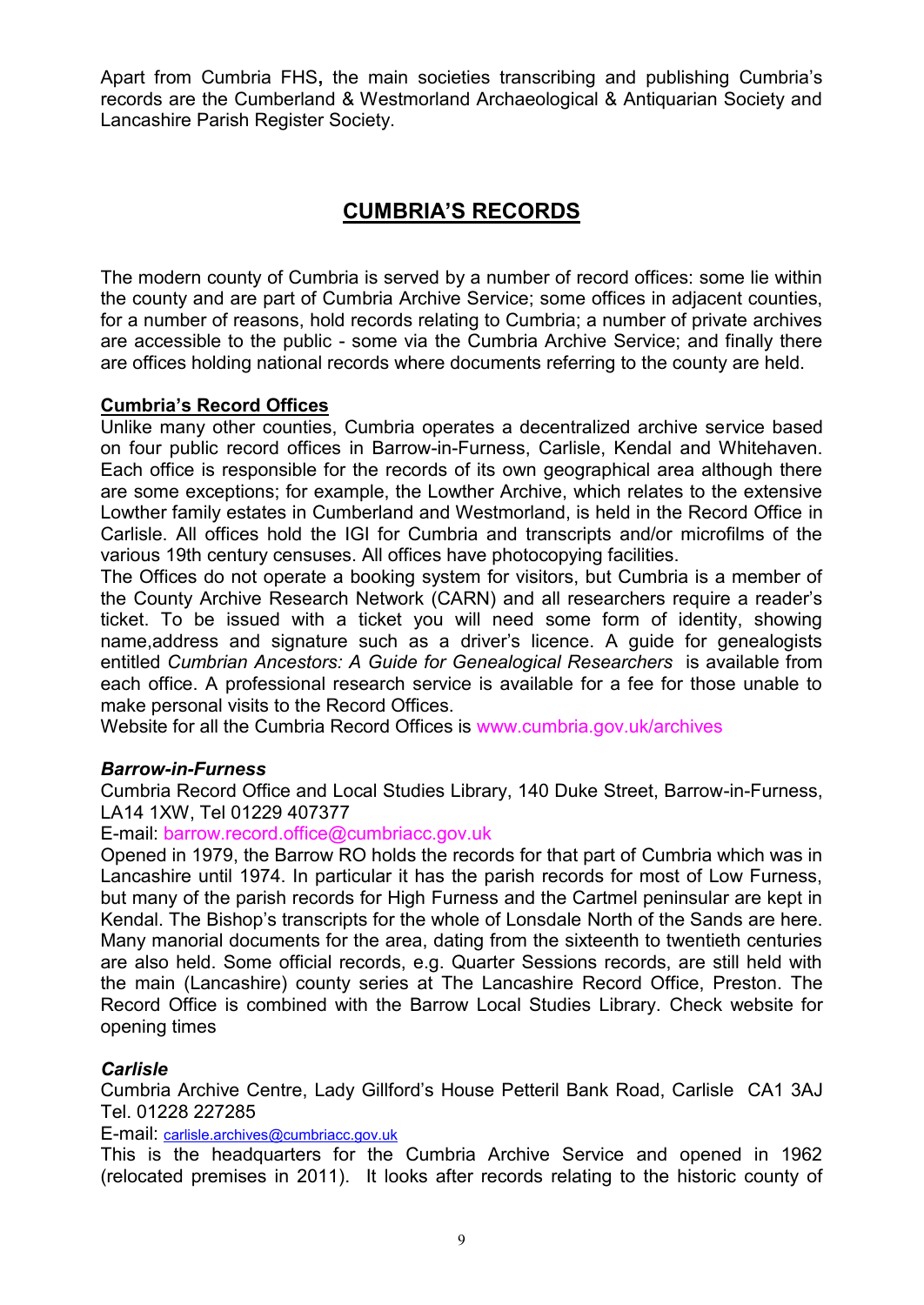Cumberland including: Cumberland Quarter Sessions records; extensive holdings of (Cumberland) parish registers; records of the diocese of Carlisle, including bishop's transcripts, title records and probate records; estate (e.g. Lowther), family and business records. Check website for opening times.

### *Kendal*

Cumbria Record Office, County Offices, Kendal, LA9 4RQ. Tel 01539 713540. E-mail: kendal.record.office@cumbriacc.gov.uk

Also opened in 1962, this office hold records relating to the historic county of Westmorland, including Westmorland Quarter Sessions records. There are extensive holdings of (Westmorland) parish registers and bishop's transcripts as well as parish registers for Sedbergh, Garsdale and Dent (formerly part of the West Riding of Yorkshire) and Hawkshead, Coniston, Torver and Cartmel (formerly part of Lancashire North of the Sands). Estate and family records include the Hothfield (Clifford papers) and the Fleming of Rydal papers and microfilm copies of some Carlisle, Kendal and Furness wills. Check website for opening times.

#### *Whitehaven*

Cumbria Record Office and Local Studies Library, Scotch Street, Whitehaven CA28 7BJ Tel. 01946 506420 E-mail: whitehaven.record.office@cumbriacc.gov.uk This office opened in 1996 and combines parish, family, business and estate records for the area of Cumberland south and west of the River Derwent and north of the River Duddon with the renowned Daniel Hay Library local studies collection. Check website for opening times

# **Other Record Offices**

### *Lancashire Record Office*

Bow Lane, Preston, PR1 2RE Tel. 01772 533039; E-mail:recordoffice@ed.lancscc.gov.uk

Internet web site: www.archives.lancashire.gov.uk

Holds a variety of records relating to Cumbria. In particular: probate records for the Furness (Lonsdale North of the Sands), Kendal (South Westmorland) and Copeland (South Cumberland) Deaneries of Chester Diocese; marriage licence bonds and allegations for the same area; Lancashire quarter sessions records (including Lonsdale North of the Sands), with card index in search room; microfilm of Bishop's Transcripts for Lonsdale North of the Sands; many family papers, relating to Lonsdale North of the Sands in particular; printed topographies; maps; family and local histories; theses; etc.

# *The Borthwick Institute of Historical Research*

University of York, Helsington, York, YO10 5DD. Tel. 01904 321166. Internet web site: www.york.ac.uk/borthwick Has some probate records for Cumbria - see above.

# *Durham University Library, Archives and Special Collections*

Green Section, Palace Green, Durham, DH1 3RN. Tel. 0191 383 3253 E-mail: PG.Library@durham.ac.uk Internet web site: www.dur.ac.uk/Library/asc/ Probate records for part of Cumberland - see above.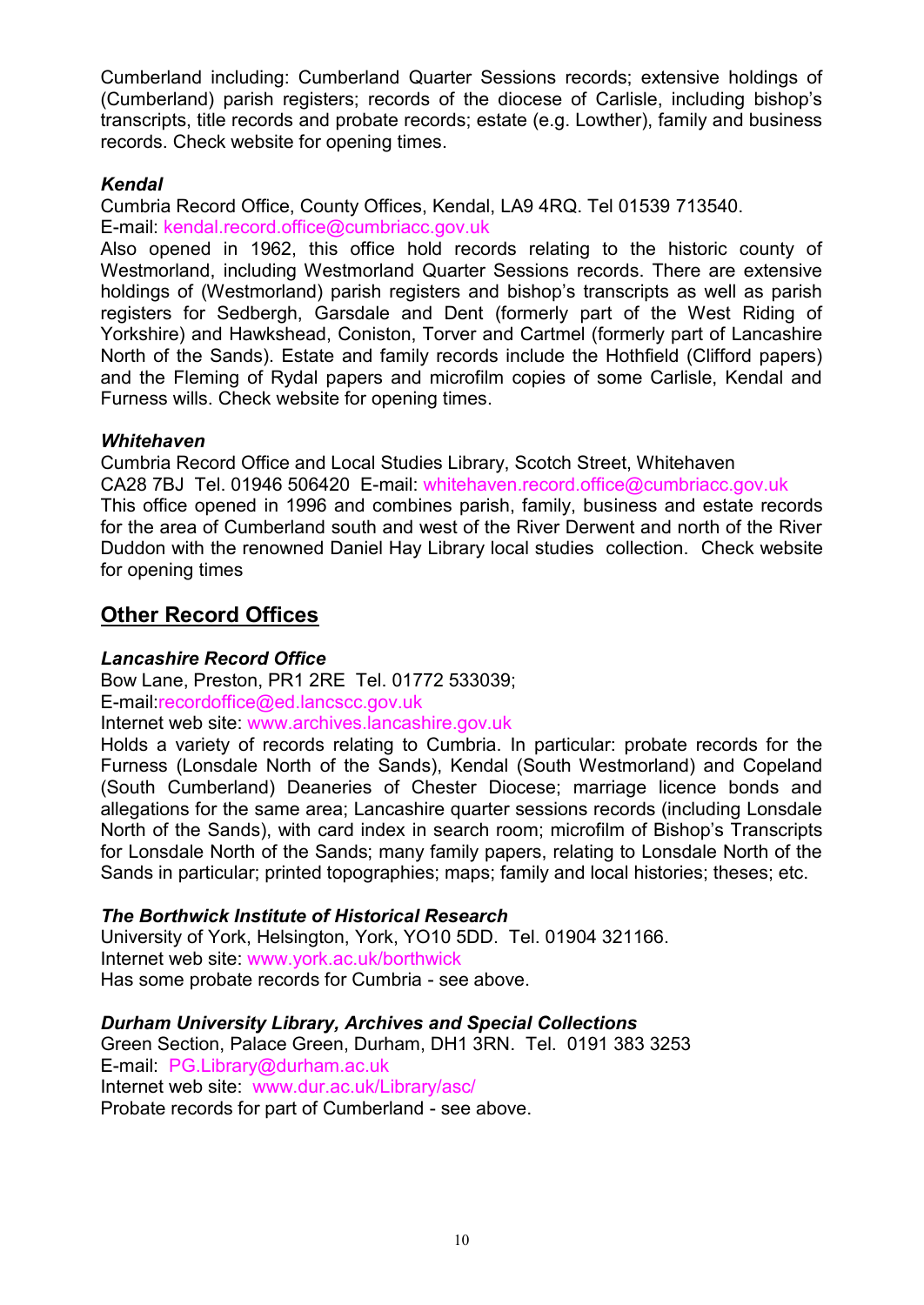#### *The National Archives*

Ruskin Avenue, Kew Richmond, Surrey, TW9 4DU. Tel. 020 88763444 E-mail: enquiry@nationalarchives.gov.uk

Internet web site: www.nationalarchives.gov.uk

Houses legal records and the records of central government for the medieval period to the present day for England and Wales. The most important sources for family historians are discussed in *Tracing your ancestors at the Public Record Office,*  published by HMSO.

There is also a bookshop selling National Archives and other relevant publications.

#### *Society of Geneagologists (SoG)*

14 Charterhouse Buildings, Goswell Road, London EC1M 7BA. Tel. 020 7251 8799 Internet Website: [www.sog.org.uk](http://www.sog.org.uk/) email: Elibrary@sog.org.uk

The Society of Genealogists' Library is the finest in Europe for the study of British, and particularly English, family history. It's collections include published and unpublished parish register transcripts; the IGI on CD-ROM and a number of previous microfiche editions; indexes to probate and marriage licence allegations from most countries; almost all published census indexes, including 1881 for England, Wales and Scotland on CD-ROM; transcripts of monumental inscriptions. The Society has progressive book publishing, and courses and lectures programmes.

The SoG publishes quarterly *The Genealogists Magazine* and *Computers in Genealogy.* For Computers in Genealogy: www.sog.org.uk/cig

#### *Church of Jesus Christ of Latter Day Saints (LDS or "Mormon")*

A number of Latter Day Saint's Temples have a 'Family History Centre' associated with them. These centres are open to the general public without charge. They hold the IGI, usually on CD-ROM as well as the latest Fiche version; the 1881 census index and a number of other finding aids.

They can obtain on loan, for a small fee, copies of the film of parish registers or other documents held by their main library in Utah.

| <b>CHAPMAN COUNTY CODES</b> |                     |                    |                    |               |                  |
|-----------------------------|---------------------|--------------------|--------------------|---------------|------------------|
| <b>England [ENG]</b>        |                     | <b>Wales [WLS]</b> |                    | Ireland [IRL] |                  |
| <b>BDF</b>                  | <b>Bedfordshire</b> | <b>AGY</b>         | Anglesey           | CAR           | Carlow           |
| <b>BRK</b>                  | <b>Berkshire</b>    | <b>BRE</b>         | <b>Breconshire</b> | CAV           | Cavan            |
| <b>BKM</b>                  | Buckinghamshire     | <b>CAE</b>         | Caernarvonshire    | <b>CLA</b>    | Clare            |
| <b>CAM</b>                  | Cambridgeshire      | <b>CGN</b>         | Cardiganshire      | COR           | Cork             |
| <b>CHS</b>                  | Cheshire            | <b>CMN</b>         | Carmarthenshire    | <b>DON</b>    | Donegal          |
| <b>CMA</b>                  | Cumbria post 1974   | <b>DEN</b>         | Denbighshire       | <b>DUB</b>    | Dublin           |
| <b>CON</b>                  | Cornwall            | <b>FLN</b>         | <b>Flintshire</b>  | GAL           | Galaway          |
| <b>CUL</b>                  | Cumberland          | GLA                | Glamorganshire     | <b>KER</b>    | Kerry            |
| <b>DBY</b>                  | Derbyshire          | <b>MER</b>         | Merionethshire     | <b>KID</b>    | Kildare          |
| <b>DEV</b>                  | Devonshire          | <b>MGY</b>         | Montgomeryshire    | <b>KIK</b>    | Kilkenny         |
| DOR                         | Dorsetshire         | <b>MON</b>         | Monmouthshire      | <b>KGS</b>    | King's (Offally) |
| <b>DUR</b>                  | Durham              | <b>PEM</b>         | Pembrokeshire      | <b>LNR</b>    | Leinster         |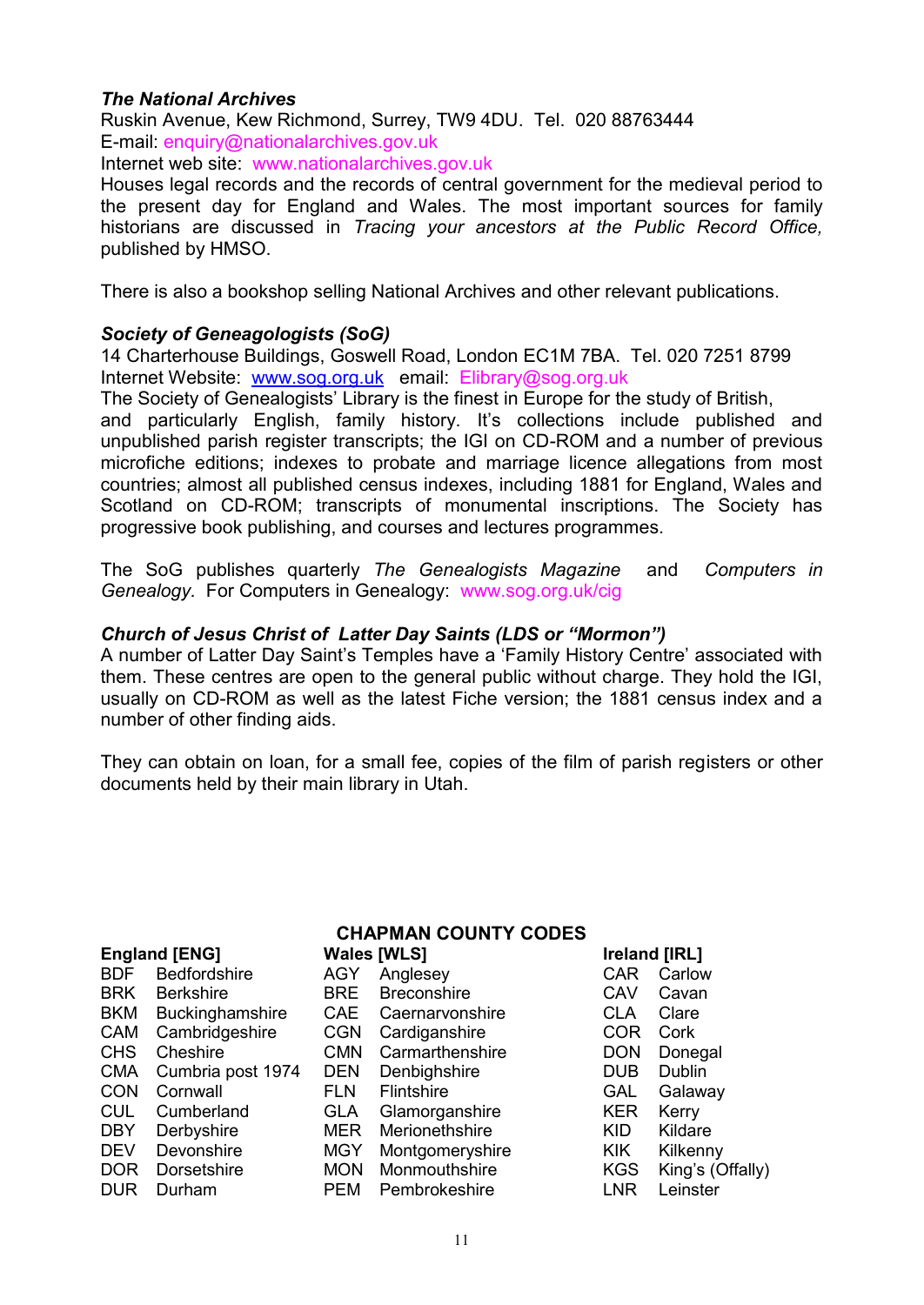| <b>ERY</b><br><b>ESS</b> | <b>East Riding Yorks</b><br><b>Essex</b> | <b>RAD</b> | Radnorshire             | <b>LET</b><br><b>LEX</b> | Leitrim<br>Liex (C   |
|--------------------------|------------------------------------------|------------|-------------------------|--------------------------|----------------------|
| <b>GLS</b>               | Gloucestershire                          |            | <b>Scotland [SCT]</b>   | LIM                      | Limerio              |
| <b>HAM</b>               | Hampshire                                | <b>ABD</b> | Aberdeenshire           | <b>LOG</b>               | Longfo               |
| <b>HEF</b>               | Herefordshire                            | <b>ANS</b> | Angus (Forfarshire)     |                          | LOU                  |
| <b>HRT</b>               | Hertfordshire                            | ARL        | Argyllshire             | <b>MAY</b>               | Mayo                 |
| <b>HUN</b>               | Huntingdonshire                          | <b>AYR</b> | Ayrshire                | <b>MEA</b>               | Meath                |
| <b>IOW</b>               | Isle of Wight                            | <b>BAN</b> | <b>Banffshire</b>       | <b>MOG</b>               | Monag                |
| <b>IOS</b>               | Isles of Scilly                          | <b>BEW</b> | <b>Berwickshire</b>     | <b>OFF</b>               | Offally              |
| <b>KEN</b>               | Kent                                     | <b>BUT</b> | <b>Buteshire</b>        | QNS                      | Queen                |
| LAN                      | Lancashire                               | CAI        | Caithness               | <b>ROS</b>               | Rosco                |
| LEI                      | Leicestershire                           | <b>CLK</b> | Clackmananshire         |                          | <b>SLI</b>           |
| LIN                      | Lincolnshire                             | <b>CRM</b> | Cromartyshire           | <b>TIP</b>               | Tipper               |
| <b>LND</b>               | London                                   | <b>DFS</b> | Dumfriesshire           | <b>WAT</b>               | Waterf               |
| <b>MDX</b>               | Middlesex                                | <b>DNB</b> | Dunbartonshire          | <b>WEM</b>               | Westm                |
| <b>NFK</b>               | Norfolk                                  | <b>ELN</b> | East Lothian            | <b>WEX</b>               | Wexfor               |
| <b>NRY</b>               | North Riding Yorks                       | <b>ELG</b> | Elginshire (Morayshire) | <b>WIC</b>               | Wicklo               |
| <b>NTH</b>               | Northamptonshire                         | <b>FIF</b> | Fife                    |                          |                      |
| <b>NBL</b>               | Northumberland                           | <b>FOR</b> | Forfarshire (Angus)     | <b>Northern</b>          | Ir                   |
| <b>NTT</b>               | Nottinghamshire                          | <b>INV</b> | Inverness-shire         | ANT                      | Antrim               |
| <b>OXF</b>               | Oxfordshire                              | <b>KCD</b> | Kincardineshire         | <b>ARM</b>               | Armag                |
| <b>RUT</b>               | Rutland                                  | <b>KRS</b> | Kinross-shire           | <b>DOW</b>               | Down                 |
| <b>SAL</b>               | Salop (Shropshire)                       | <b>KKD</b> | Kirkcudbrightshire      | <b>FER</b>               | Ferma                |
| <b>SHR</b>               | Shropshire (Salop)                       | <b>LKS</b> | Lanarkshire             | LDY                      | Londor               |
| <b>SOM</b>               | Somerset                                 | <b>LNL</b> | Linlithgowshire         | <b>TYR</b>               | Tyron                |
| <b>STS</b>               | Staffordshire                            | <b>MLN</b> | Midlothian              |                          |                      |
| <b>SFK</b>               | Suffolk                                  | <b>MOR</b> | Morayshire (Elginshire) |                          | Chapman code         |
| <b>SRY</b>               | Surrey                                   | <b>NAI</b> | <b>Nairshire</b>        |                          | abbreviations,       |
| <b>SSX</b>               | <b>Sussex</b>                            | OKI        | Orkney                  |                          | historians, for c    |
| <b>WAR</b>               | Warwickshire                             | <b>PEE</b> | Peebleshire (Tweedale)  |                          | British Isles. It i. |
| <b>WES</b>               | Westmorland                              | <b>PER</b> | Perthshire              |                          | use them, espe       |
| <b>WIL</b>               | Wiltshire                                | <b>RFW</b> | Renfrewshire            |                          | that is likely to b  |
| <b>WRY</b>               | <b>West Riding Yorks</b>                 | <b>ROC</b> | Ross and Cromarty       |                          | computer- such       |
| <b>WOR</b>               | Worcestershire                           | <b>RSS</b> | Ross-shire              |                          | Members' Inter       |
| <b>YKS</b>               | Yorkshire                                | <b>ROX</b> | Roxboroughshire         |                          |                      |
|                          |                                          | <b>SEL</b> | Selkirkshire            |                          | Note: Take care      |
|                          | Isle of Man [IOM]                        | <b>SHI</b> | Shetlands               |                          | modern Cumbri        |

| ALD        | Alderney |
|------------|----------|
| <b>GSY</b> | Guernsey |
| JSY        | Jersey   |

| ERY                                      | East Riding Yorks        | RAD        | Radnorshire             | ᄔ                        | Leitrim                           |       |
|------------------------------------------|--------------------------|------------|-------------------------|--------------------------|-----------------------------------|-------|
| <b>ESS</b>                               | <b>Essex</b>             |            |                         | <b>LEX</b>               | Liex (Queen's)                    |       |
| <b>GLS</b>                               | Gloucestershire          |            | <b>Scotland [SCT]</b>   | LIM                      | Limerick                          |       |
| <b>HAM</b>                               | Hampshire                | <b>ABD</b> | Aberdeenshire           | <b>LOG</b>               | Longford                          |       |
| <b>HEF</b>                               | Herefordshire            | <b>ANS</b> | Angus (Forfarshire)     |                          | LOU<br>Louth                      |       |
| <b>HRT</b>                               | Hertfordshire            | ARL        | Argyllshire             | <b>MAY</b>               | Mayo                              |       |
| <b>HUN</b>                               | Huntingdonshire          | <b>AYR</b> | Ayrshire                | <b>MEA</b>               | Meath                             |       |
| <b>IOW</b>                               | Isle of Wight            | <b>BAN</b> | <b>Banffshire</b>       | <b>MOG</b>               | Monaghan                          |       |
| <b>IOS</b>                               | <b>Isles of Scilly</b>   | <b>BEW</b> | <b>Berwickshire</b>     | <b>OFF</b>               | Offally (King's)                  |       |
| <b>KEN</b>                               | Kent                     | <b>BUT</b> | <b>Buteshire</b>        | QNS                      | Queen's (Leix)                    |       |
| LAN                                      | Lancashire               | CAI        | Caithness               | <b>ROS</b>               | Roscommon                         |       |
| LEI                                      | Leicestershire           | <b>CLK</b> | Clackmananshire         |                          | <b>SLI</b><br>Sligo               |       |
| <b>LIN</b>                               | Lincolnshire             | <b>CRM</b> | Cromartyshire           | <b>TIP</b>               | <b>Tipperary</b>                  |       |
| <b>LND</b>                               | London                   | <b>DFS</b> | Dumfriesshire           | <b>WAT</b>               | Waterford                         |       |
| <b>MDX</b>                               | Middlesex                | <b>DNB</b> | Dunbartonshire          | <b>WEM</b>               | Westmeath                         |       |
| <b>NFK</b>                               | Norfolk                  | <b>ELN</b> | East Lothian            | <b>WEX</b>               | Wexford                           |       |
| <b>NRY</b>                               | North Riding Yorks       | <b>ELG</b> | Elginshire (Morayshire) | <b>WIC</b>               | Wicklow                           |       |
| <b>NTH</b>                               | Northamptonshire         | <b>FIF</b> | Fife                    |                          |                                   |       |
| <b>NBL</b>                               | Northumberland           | <b>FOR</b> | Forfarshire (Angus)     | Northern                 | <b>Ireland</b>                    | [NIR] |
| <b>NTT</b>                               | Nottinghamshire          | <b>INV</b> | Inverness-shire         | <b>ANT</b>               | Antrim                            |       |
| <b>OXF</b>                               | Oxfordshire              | <b>KCD</b> | Kincardineshire         | <b>ARM</b>               | Armagh                            |       |
| <b>RUT</b>                               | Rutland                  | <b>KRS</b> | Kinross-shire           | <b>DOW</b>               | Down                              |       |
| <b>SAL</b>                               | Salop (Shropshire)       | <b>KKD</b> | Kirkcudbrightshire      | <b>FER</b>               | Fermanagh                         |       |
| <b>SHR</b>                               | Shropshire (Salop)       | <b>LKS</b> | Lanarkshire             | <b>LDY</b>               | Londonderry                       |       |
| <b>SOM</b>                               | Somerset                 | <b>LNL</b> | Linlithgowshire         | <b>TYR</b>               | Tyron                             |       |
| <b>STS</b>                               | Staffordshire            | <b>MLN</b> | Midlothian              |                          |                                   |       |
| <b>SFK</b>                               | Suffolk                  | <b>MOR</b> | Morayshire (Elginshire) |                          | Chapman codes are standard        |       |
| <b>SRY</b>                               | Surrey                   | NAI        | Nairshire               |                          | abbreviations, used by family     |       |
| <b>SSX</b>                               | <b>Sussex</b>            | OKI        | Orkney                  |                          | historians, for counties in the   |       |
| <b>WAR</b>                               | Warwickshire             | <b>PEE</b> | Peebleshire (Tweedale)  |                          | British Isles. It is advisable to |       |
| <b>WES</b>                               | Westmorland              | <b>PER</b> | Perthshire              |                          | use them, especially for data     |       |
| <b>WIL</b>                               | Wiltshire                | <b>RFW</b> | Renfrewshire            |                          | that is likely to be put in to a  |       |
| <b>WRY</b>                               | <b>West Riding Yorks</b> | <b>ROC</b> | Ross and Cromarty       |                          | computer- such as the Society     |       |
| <b>WOR</b>                               | Worcestershire           | <b>RSS</b> | Ross-shire              |                          | Members' Interests.               |       |
| <b>YKS</b>                               | Yorkshire                | <b>ROX</b> | Roxboroughshire         |                          |                                   |       |
|                                          |                          | <b>SEL</b> | Selkirkshire            |                          | Note: Take care not to confuse    |       |
|                                          | Isle of Man [IOM]        | <b>SHI</b> | Shetlands               |                          | modern Cumbria (CMA)-             |       |
|                                          |                          | STI        | Sterlingshire           |                          | which includes Cumberland,        |       |
| <b>Channel Isles [CHA]</b><br><b>SUT</b> |                          |            | Sutherland              | Westmorland and parts of |                                   |       |
| ALD                                      | Alderney                 | TDD        | Tweedale (Peebleshire)  |                          | Lancashire and Yorkshire-         |       |
| <b>GSY</b>                               | Guernsey                 | <b>WLN</b> | West Lothian            |                          | with the old county of            |       |
| <b>JSY</b>                               | Jersey                   | <b>WIS</b> | <b>Western Isles</b>    |                          | Cumberland (CUL).                 |       |
|                                          |                          | <b>WIG</b> | Wigtonshire             |                          |                                   |       |

| LET             | Leitrim          |
|-----------------|------------------|
| <b>LEX</b>      | Liex (Queen's)   |
| LIM             | Limerick         |
| LOG             | Longford         |
|                 | LOU Louth        |
| MAY             | Mayo             |
| MEA             | Meath            |
| MOG             | Monaghan         |
| OFF             | Offally (King's) |
| QNS             | Queen's (Leix)   |
| ROS             | Roscommon        |
|                 | SLI Sligo        |
| TIP             | <b>Tipperary</b> |
| WAT             | Waterford        |
| WEM             | Westmeath        |
| WEX             | Wexford          |
| WIC.            | Wicklow          |
| <b>Northern</b> | <b>Ireland</b>   |
|                 | ANIT Antrim      |

|            | ANT Antrim  |
|------------|-------------|
|            | ARM Armagh  |
| <b>DOW</b> | Down        |
| ER.        | Fermanagh   |
| _DY        | Londonderry |
| TYR.       | Tvron       |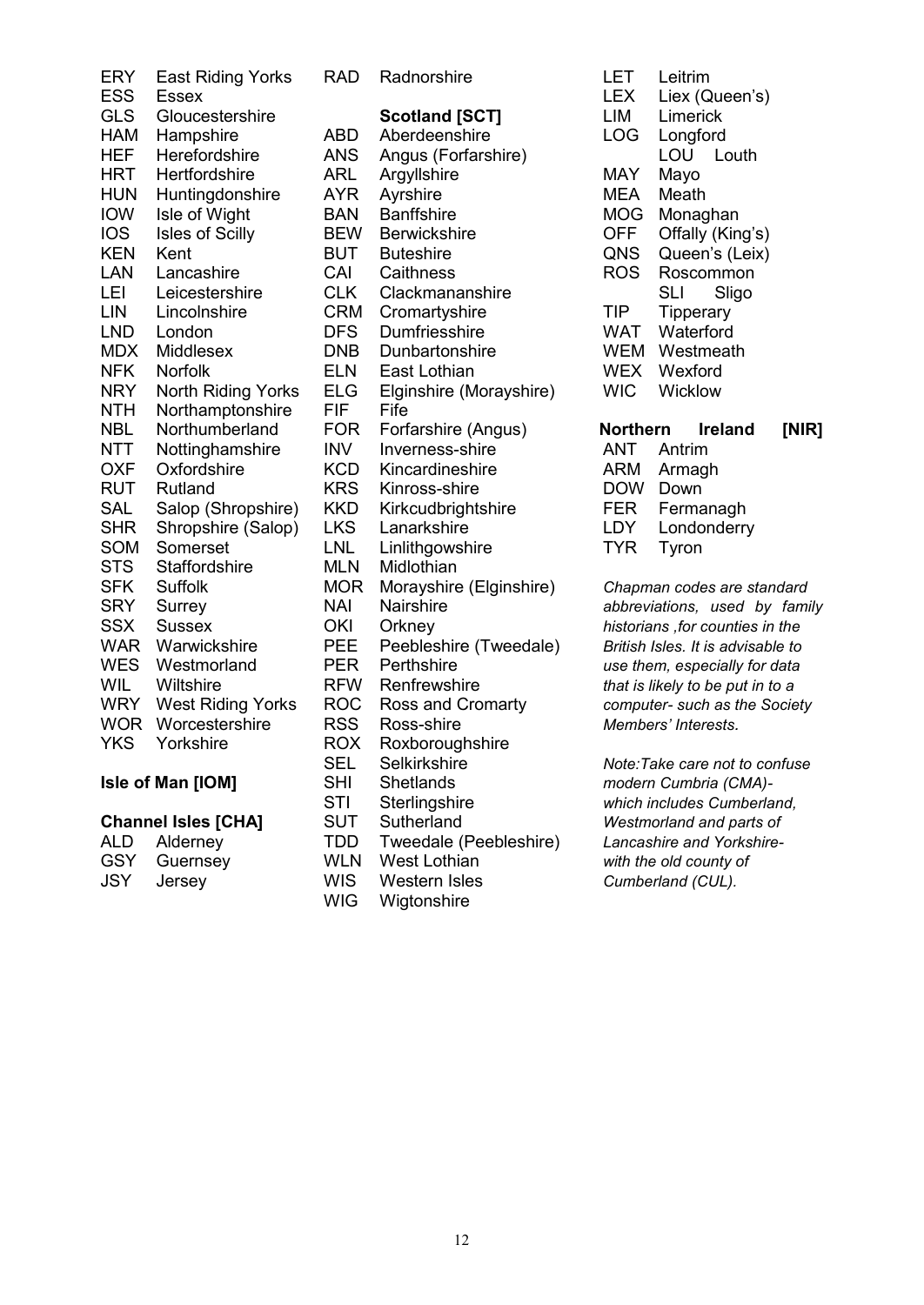# **CUMBRIA FAMILY HISTORY SOCIETY**

# **CONSTITUTION**

#### **1. Name**

The Society shall be called the 'Cumbria Family History Society' (hereinafter referred to as 'the Society').

#### **2. Objectives**

The objects of the Society shall be:

- a) to promote and encourage the public study of British family history, genealogy, heraldry and local history with particular reference to Cumbria:
- b) to promote the preservation, security and accessibility of archival material.

In furtherance of the above objects but not further or otherwise the Society shall have the following powers:

- i) to hold lectures and discussions and organise research visits for Society members and interested members of the general public;
- ii) to hold and maintain a library of printed and other works for the use of Society members and interested members of the general public;
- iii) to preserve and transcribe or publish original source materials including documents and monumental inscriptions;
- iv) to pursue collaborative actions with similar societies and with established supportive bodies such as churches, libraries, record offices and educational institutions;
- v) to support the activities of the Federation of Family History Societies in its pursuit of these and similar objectives.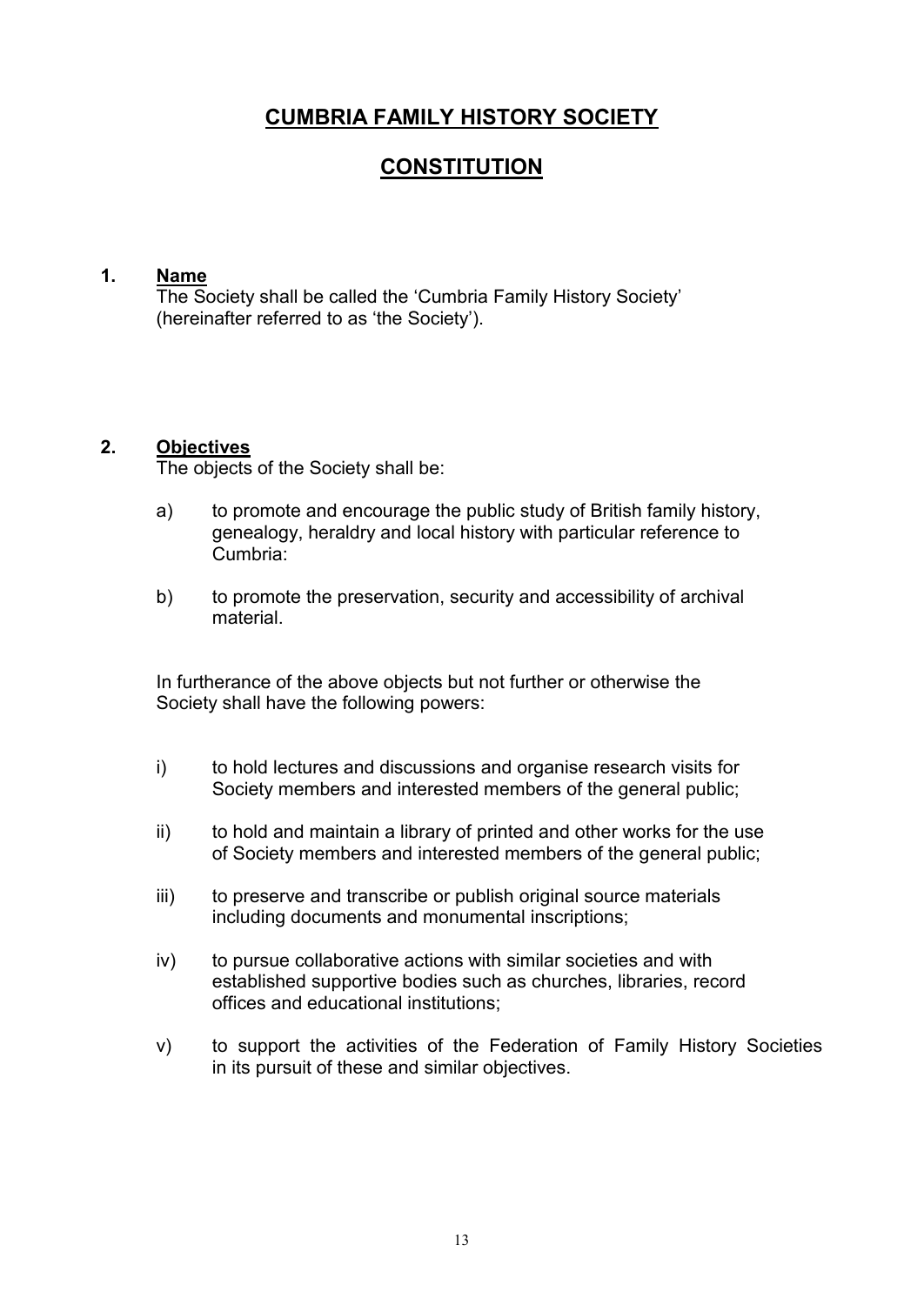#### **3. Membership**

Membership of the Society shall be open to all persons showing genuine interest in the support of the Society's objectives, and shall consist of Ordinary Members, Honorary Members and Associate Members.

- a) Ordinary Members any individual seeking membership may be elected at a meeting of the Council by a majority of those present.
- b) Honorary Members the Council may elect up to ten Honorary Members who are distinguished in genealogy, heraldry and social history or who have done valuable work for the Society.
- c) Associate Members the Council shall have the discretion to admit persons or societies whether incorporated or unincorporated to associate Membership upon such terms as the Council shall decide.

#### **4. Subscription**

The subscription for Ordinary Membership of the Society shall be such sum or sums as may be decided from time to time by the Council and until otherwise determined shall be payable on election and annually in advance on the first day of January in each year.

#### **5. Cessation of Membership**

Members may retire on one month's previous notice in writing and any member failing to pay the annually subscription within one month of the date upon which it becomes payable shall be deemed to have resigned.

Any Member whose activities, in the opinion of the Council are detrimental to the interest of the Society may be expelled from the membership by the Council and such Member shall have a right of appeal to the Society in a General Meeting.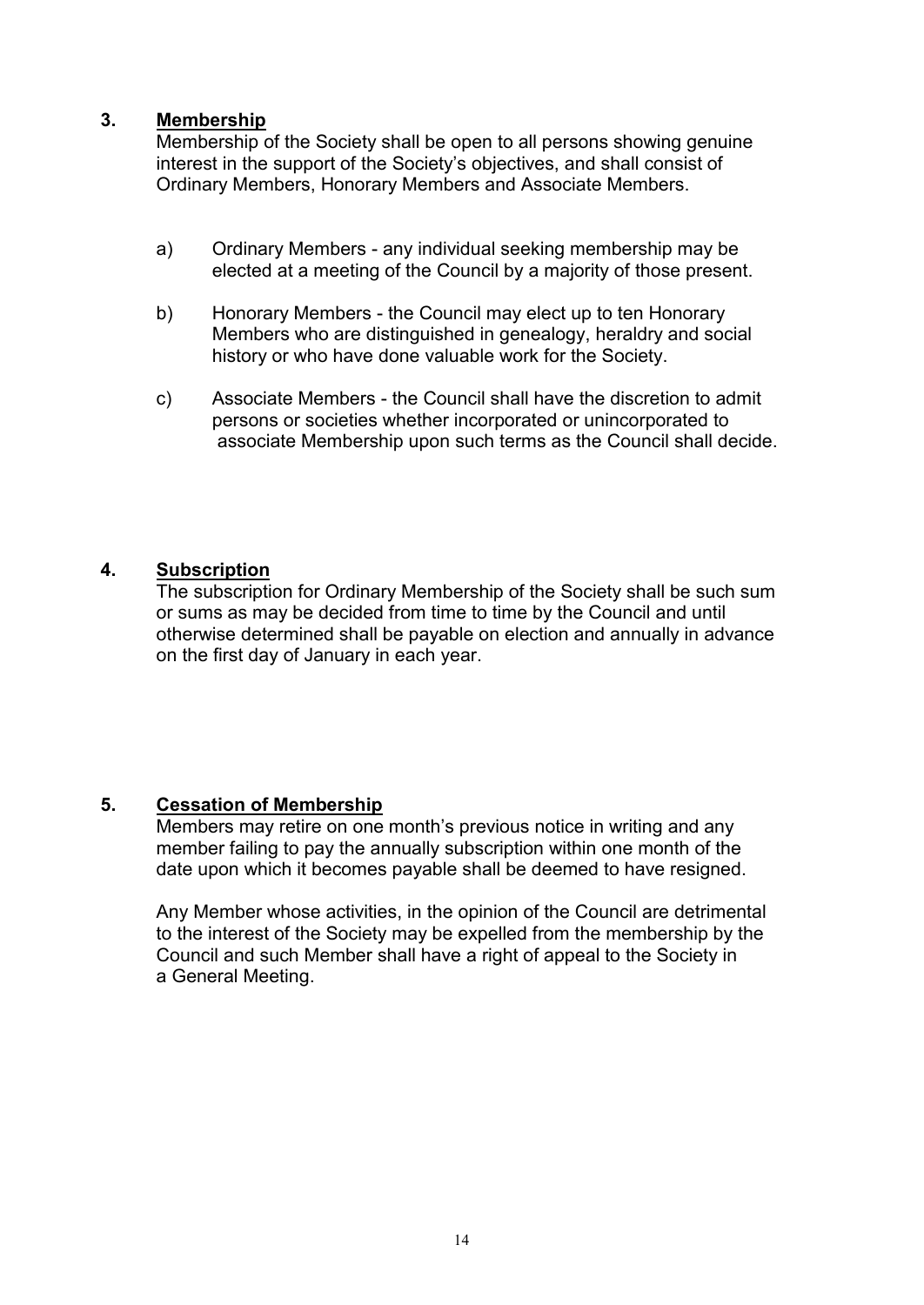# **6. Officers**

a) **Honorary Officers**-The officers of the Society shall include Patron, President and any number of Vice-Presidents who the Council shall have the power from time to time to appoint. The offices of the Patron, President and Vice-President shall be honorary offices, tenable for life or until resignation or until terminated by resolution of the Society in a General Meeting and shall entitle the holders to all privileges of Ordinary Membership. Honorary Officers may attend Council meetings but shall not be entitled to vote. The Chairman may invite the Patron, President or any Vice-President attending any General meeting of the Society or Council meeting to preside at such meetings.

b) **Council** - The Council of the Society shall be the Chairman, Vice Chairman, Treasurer and Secretary and nine ordinary members elected annually by the Society at its Annual General Meeting. Nominations shall be made with the consent of the nominee and sent to the Secretary at least ten days before the Meeting.

c) **Trustees** - there shall be not less then two and no more then four Trustees of the Society who shall be appointed from time to time as necessary by the Council from among the Ordinary or Honorary Members of the Society who are willing to be so appointed.

A Trustee shall hold office during his or her life or until he or she shall resign by notice in writing given to the Council or until a resolution removing him or her from office shall be passed at a Council Meeting by a majority comprising two thirds of the members present and entitled to vote.

All land and investments of the Society shall be held by the Trustees for the time being in their own names so far as necessary and practicable for the use and benefit of the Society. The Trustees shall in all respects act in regard to any property of the Society held by them in accordance with the directions of the Council and shall have power to sell, lease, mortgage or pledge any property to the Society.

# **7. Management**

The affairs of the Society shall be managed by the Council and the Council shall have power:

- a) to fill any casual vacancies which may occur in the Council until the next election;
- b) to co-opt for specific purposes no more then two further members who shall serve until the next Annual Meeting;
- c) to appoint sub-committees and such sub-committees may consist of persons the majority of whom must also be members of the Council provided all acts and proceedings of sub-committees shall be fully and promptly reported back to the Council.
- d) the quorum of all meetings of the Council shall be five.